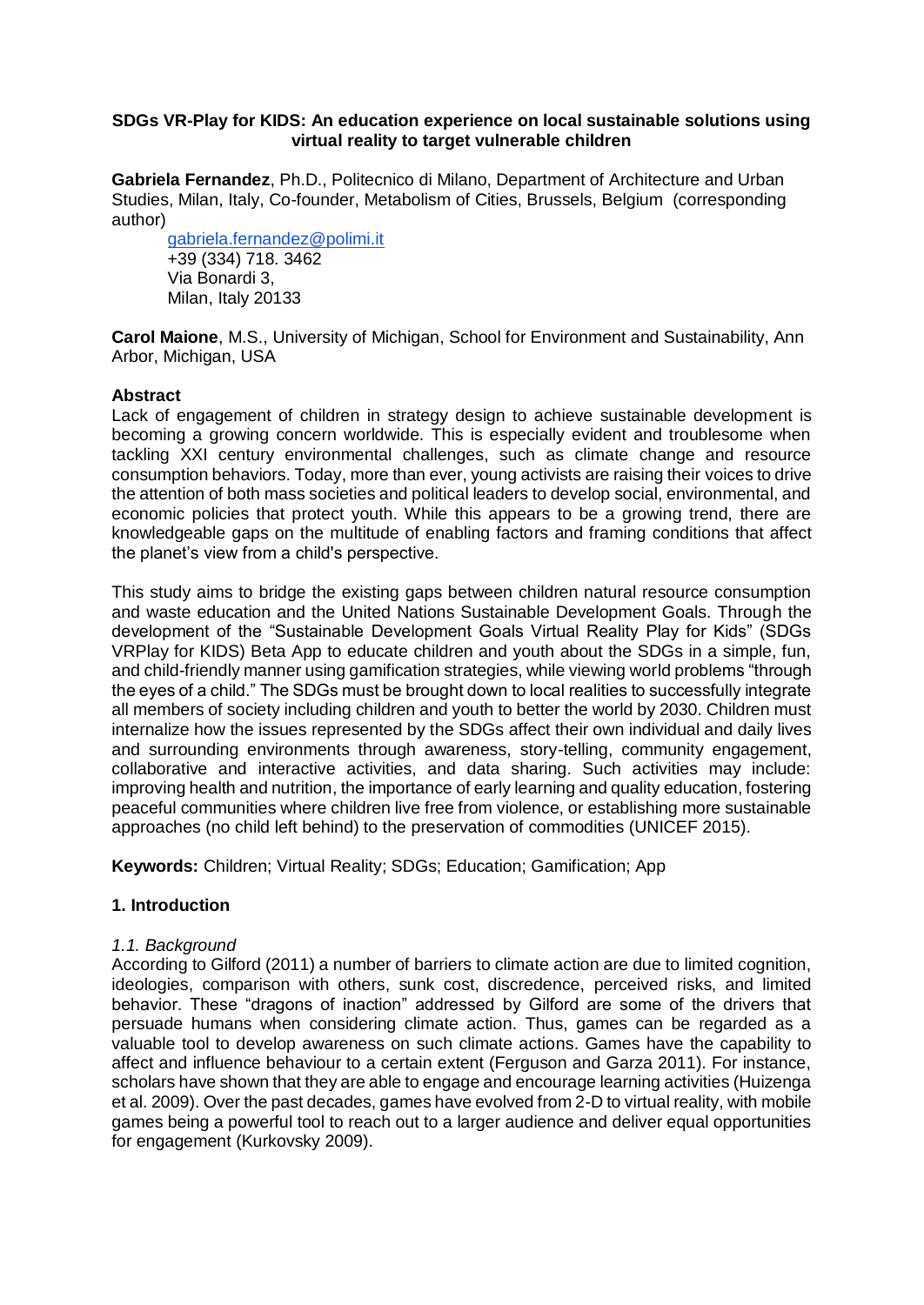Dating back to the sixties, Virtual Reality (VR), or immersive virtual reality, was developed to foster interaction between the user or learner and a subject for educational purposes (Nooriafshar et al. 2004). In its first applications, VR devices were mainly used to reproduce multi-sensory experiences combining color, sound, smell, and sense of movement (Freina and Ott 2015). As computer technology developed, computer-based VR offered a variety of features and applications to create virtual learning environments and fictional realities for educational and recreational uses.

As defined in the online Collins Dictionary, the term VR is used to describe, "An environment that is produced by a computer and seems very real to the person experiencing it." In particular, it refers to "the computer-generated simulation of three-dimensional images of an environment or sequence of events that someone using special electronic equipment may view, as on a video screen, and interact with in a seemingly physical way." VR offers multiple possibilities for education and training, especially through employment of future scenarios and changing external conditions. For example, when studying climate change and its long-term effects, VR can depict environmental changes that may occur by simulating extreme weather conditions and other concurring environmental hazards. Similarly, when approaching the study of waste and resource consumption, the use of VR can serve to generate future conditions that may be the result of our environmental practices. To this end, the device may visualize an ocean with more plastic than fish, an over-exploited habitat, or a plant-free forest that underwent heavily deforestation processes.

Finally, through VR it is possible to integrate a level of interaction and gamification to augment the learning experience. Not only is the learner immersed in a virtual world, but they can also interact with it through first-person experiences such as games, story-telling, and virtually connecting with other users around the world achieve the ultimate goal of transferring and building knowledge (Winn 1993).

## *1.2. Developing the idea*

In 2017, the authors developed a campaign deemed "Urban Metabolism & Minority Pulse: An education and awareness campaign targeting minority groups" aimed at targeting minority education on sustainable development issues using the SDGs as a cross-boundaries communication platform. The campaign addressed seven target groups that the authors defined as "minorities" in our contemporary societies, with children being one of them (Fernandez and Maione 2018). General education purposes were addressed through both tailor-made workshops, seminars, and activities, within the boundaries of each minority learning environment and across-group activities, using the cities of Mantova and Milan, Italy as main case studies.

The children's educational activities were related to material, energy, and pollution flows. Interactive activities were as follows: (1) observing the impacts of climate change on the environment (e.g. how glaciers have changed over the last century and its effects on polar bears), (2) understanding the interconnections between natural systems and the built environment, (3) assessing resource consumption behaviors at the household level to determine good sustainable practices (e.g. energy, waste production, recycling, and travel mode - carbon footprint), and (4) visualizing pollution rates from all around the world (Fernandez & Maione 2018).

VR was introduced in the campaign to provide an inclusive learning experience and easy access to information through story-telling, games, and point-scoring activities. The twofold process included: (1) training of teachers and educators to facilitate access to virtual knowledge and the integration of VR-based learning to their classroom curricula, and (2) installation of VR devices (cardboard box mounted on a smartphone). The campaign's preliminary results showed benefits and opportunities of introducing VR as a learning platform.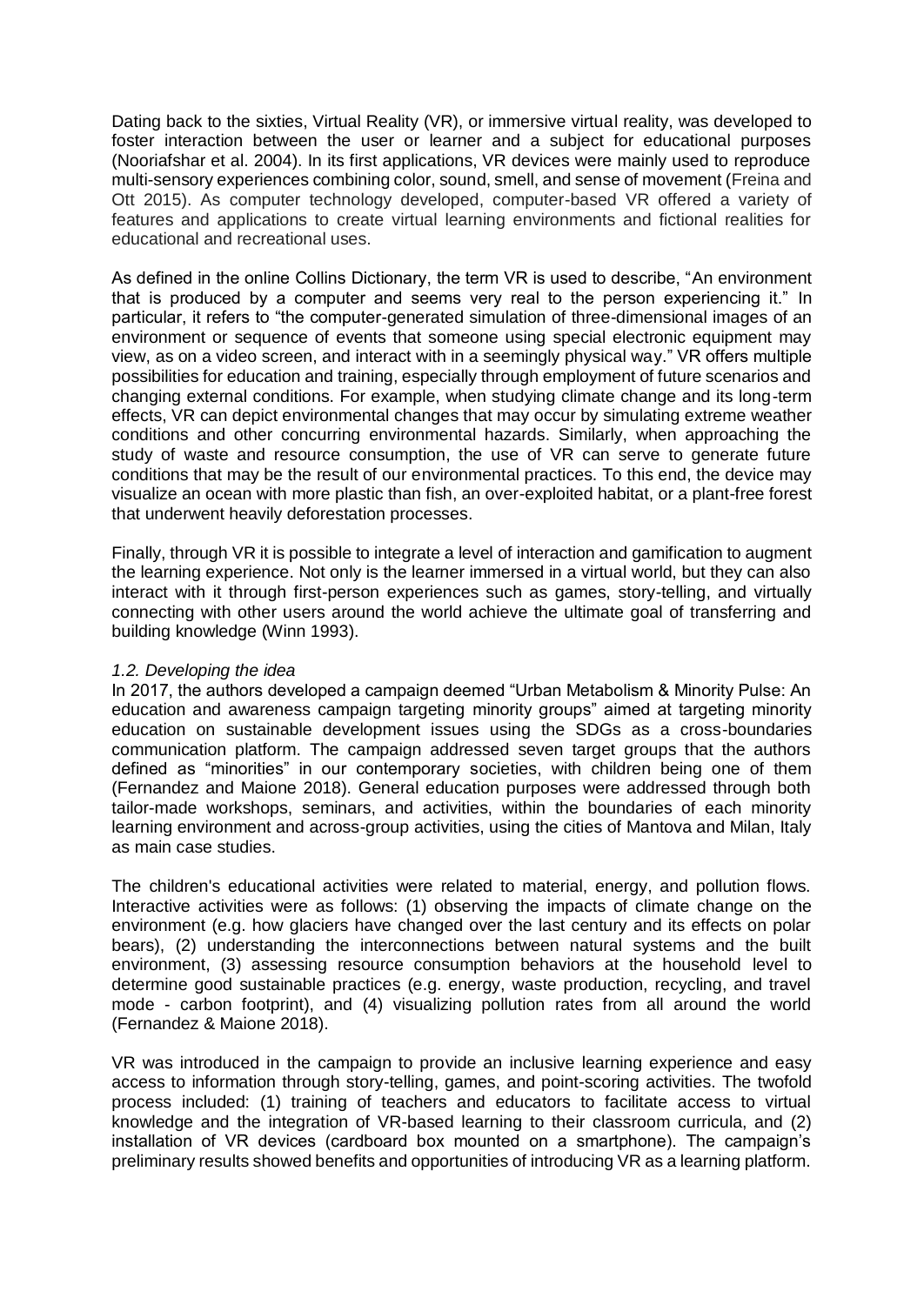In fact, such an approach is intuitive, low-cost, and it stimulates children's imagination while assimilating information.

### *1.3. Scope of the study*

This study aims to use interactive learning VR technology to foster children's existing knowledge, perception and information gaps when considering environmental issues around the world. In addition, explores the applications of the SDGs VRPlay for KIDS App, a simple child-friendly, fun, and open source platform to learn about the SDGs through case studies, visualizations, games, VR, and interactive activities.

The central goal of this study is to tackle sustainable development education through civic engagement and empowerment of educators. Moreover, spur action amongst children and youth to raise their voices, social consensus to develop informed opinions on policy matters that affect their everyday lives. The second phase objectives of this study are as follows: (1) providing an easy to use and accessible App for online learning to deliver information on sustainable development and children, and the SDGs, (2) exploring the effectiveness of the beta App through a test and control group experiment where children are evaluated based on specific indicator measures and knowledge of the App vs. children without (e.g. pre-existing knowledge, access to computer systems, understanding capacity, and others), and (3) assessing the effectiveness of the learning process developed through the App by monitoring users, data, and testing acquired information.

## **2. Methods**

### *2.1. Five phases*

Figure 1 shows the VRPlay for KIDS Beta App test plan is composed of four phases. The phases will be tested and evaluated on children ages 5-12 under parental supervision and in full compliance of privacy laws in a test and control group environment setting in the northern Italian city of Mantova, Italy. Phase 1: Concept and Design develop the App concept and design tailored to children ages 5-12. Phase 2: Beta Test 1 addresses the effective education and awareness, including testing of awareness before and after playtest, and closed group testing of behavioral changes. Phase 3: Public Showcase generates public attention of game/App, and gauges public interest and correlation with the United Nations SDGs mission and values. Phase 4: Final Beta test includes testing of functions of the game's features and interest in different topics within game. Phase 5: is the release of the full game to the world in English and Italian language.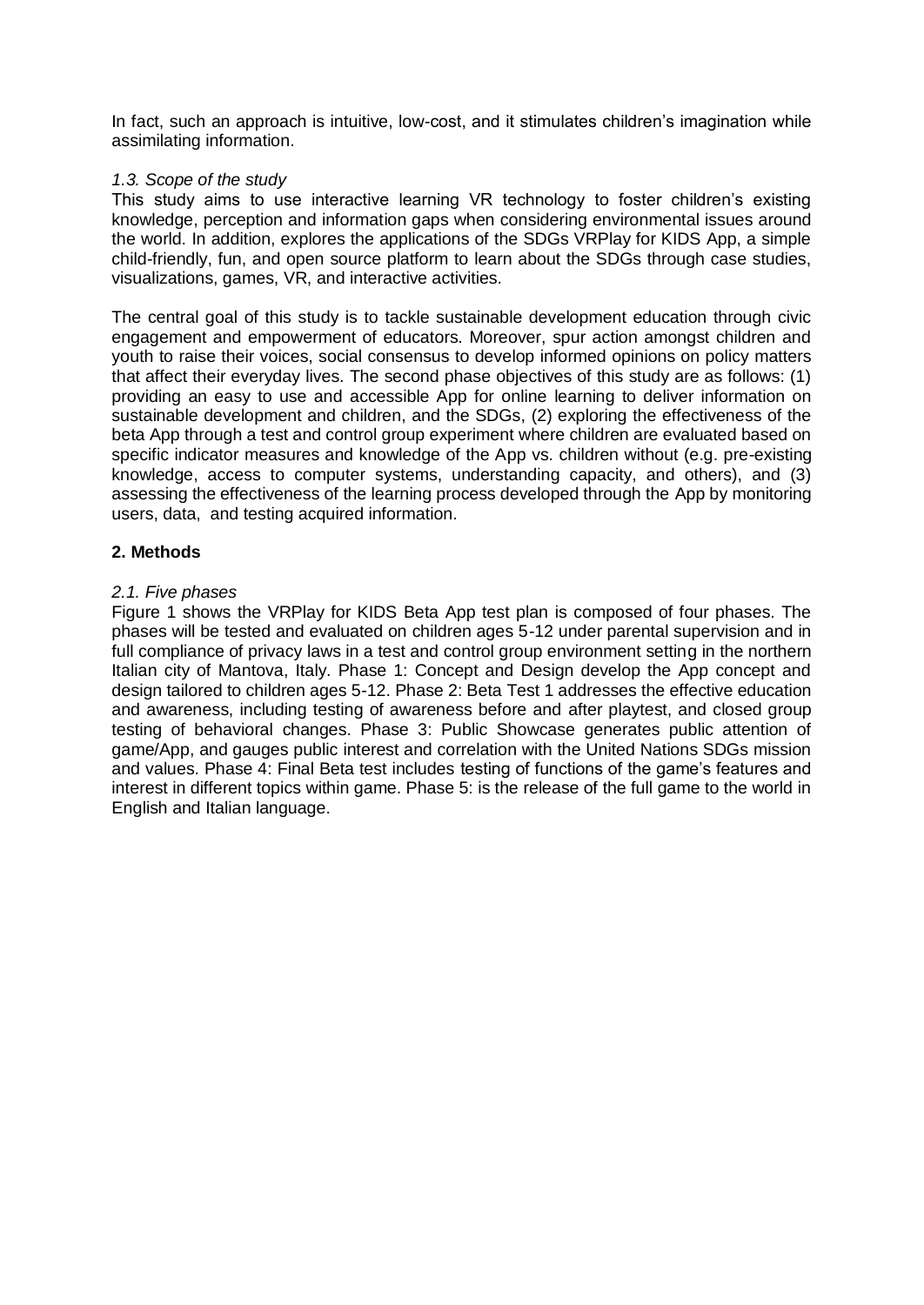|                | <b>PHASE I</b>                                                                                                    | <b>PHASE II</b>                                                                                                                                                           | <b>PHASE III</b>                                                                                                                                                             | <b>PHASE IV</b>                                                                                                                               | <b>PHASE V</b>                                                                             |  |
|----------------|-------------------------------------------------------------------------------------------------------------------|---------------------------------------------------------------------------------------------------------------------------------------------------------------------------|------------------------------------------------------------------------------------------------------------------------------------------------------------------------------|-----------------------------------------------------------------------------------------------------------------------------------------------|--------------------------------------------------------------------------------------------|--|
| ğ,<br>e<br>Ara | Concept<br>and Design                                                                                             | <b>Beta Test 1</b>                                                                                                                                                        | <b>Public</b><br><b>Showcase</b>                                                                                                                                             | <b>Final Beta</b><br>Test                                                                                                                     | <b>Release of</b><br>App                                                                   |  |
| ¶etn           | <b>Develop the SDG</b><br><b>VR-Play for KIDS</b><br>App concept and<br>design tailored to<br>children ages 5-12. | <b>Test of effective</b><br>education and<br>awareness, testing<br>of awareness<br>before and after<br>playtest and closed<br>group testing of<br>behavioural<br>changes. | Generate public<br>attention of<br>game/App, and<br>gauge public<br>interest and<br>correlation with the<br><b>United Nations</b><br>Sustainable<br><b>Development Goals</b> | <b>Final Beta test</b><br>includes to test<br>functions of game<br>features and<br>testing of interest<br>in different topics<br>within game. | The release of the<br>full game/App to<br>the world in English<br>and Italian<br>language. |  |
|                |                                                                                                                   |                                                                                                                                                                           | mission and values.                                                                                                                                                          |                                                                                                                                               |                                                                                            |  |

Figure 1. VRPlay for KIDS Beta App Research Phases

# *2.2. Future implementation*

Figure 2 shows the beta App interface prototype composed of a number of thematic navigation setting selections:

- *SDG community*: provides a network of active/prospective children in connection to the SDG community;
- *Add find your school*: an option for schools/organizations and educators to become official members of the VRPlay for KIDS App school program network in order to localize the SDGs in their own individual school,
- *About*: provides further information regarding the navigation and usage of the App through the help of the *Super Hero Resource Flow Squad*;
- *Travel the world through storytelling*: provides a 360 degree VR experience as children across the world share their stories through cultures, habits and traditions when considering environmental mitigation; and
- *Education:* a library of fun key terms for children on the United Nations Sustainable Development 17 goals and games;
- *Photo tracker global positioning system (GPS):* the geographic coordinate data sharing bank allows children to explore and learn about their surrounding environments while playing interactive games, storing data, and exchanging knowledge.

As part of future research, Phase 2 will be followed by further tools and interfaces to extend functionality and scope. Future implementation includes: (1) incorporating user feedback to reach out to and work with organizations and communities, as well as to improve and promote the game, and (2) releasing the game worldwide in various languages.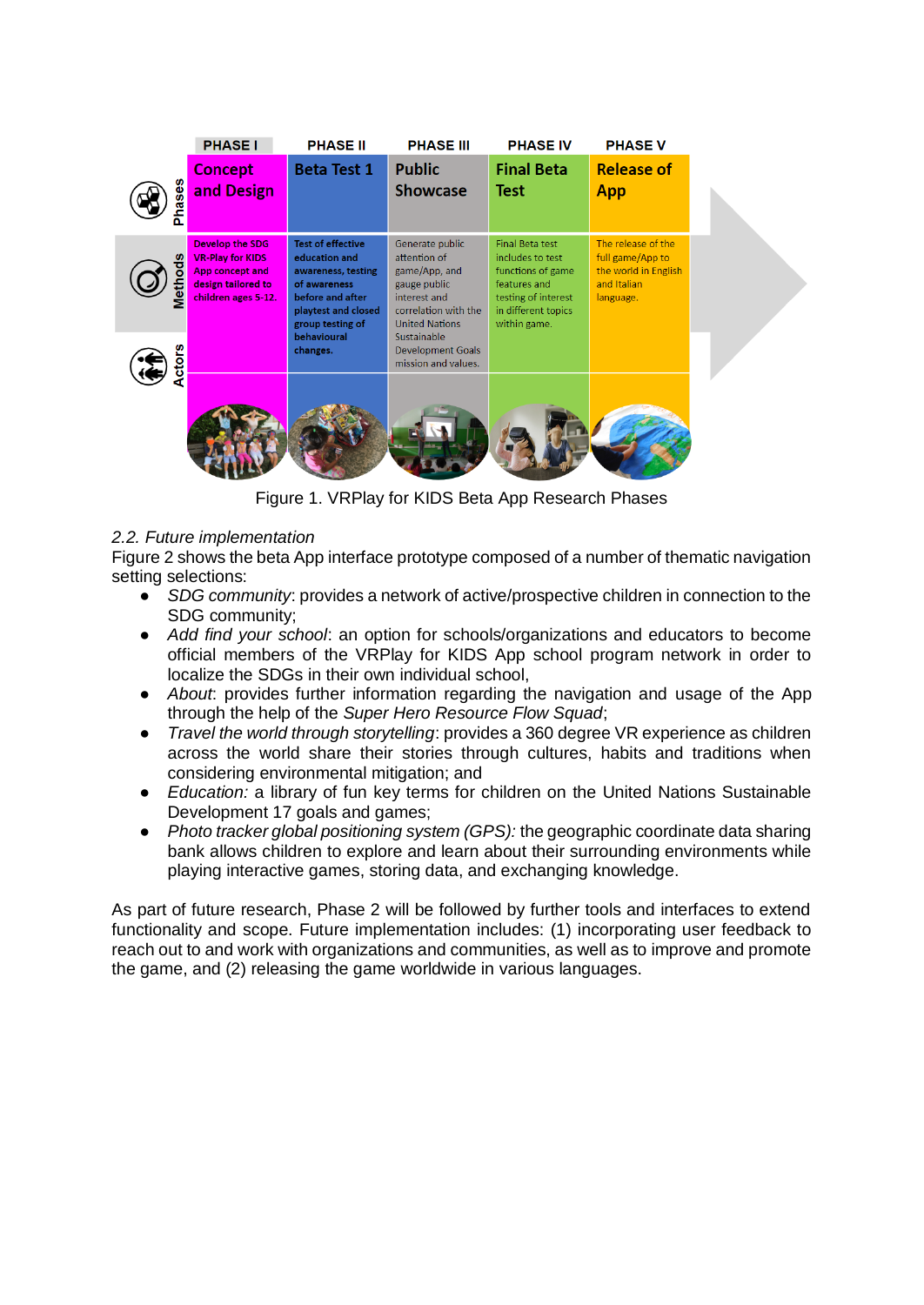

Figure 2. VRPlay for KIDS Beta App application setting characteristics

## *2.3. Users*

The target audience focuses mainly on children ages 5-12 with the intent to educate players on sustainable practices and eco-friendly behavior, as well as the consequences of their environmental actions. Some examples are as follows: afforestation, water conservation, and energy conservation, waste management, recycling, and minimizing plastic waste.

## **3. Results and Discussion**

## *3.1. Preliminary results*

The VRPlay for KIDS App Phase 1 stage focuses primary on the concept and design process. This includes considering effective sounds, painting with time technique, reward point systems, feedback to their taps, and fun digital interaction on screen, spacing and sizing of elements, simple shapes, appropriate colors, and avoiding overloading the App with information and commands. However, avoiding outbound links that might put the child in danger. Thus, developing and designing an App that is intended for both children and parents. The idea is to illustrate to kids some of the difficulties of tackling world issues through a set of fun activities, games, VR 360 video experiences and SDG community network with children across the globe.

## *3.2. Expected results*

Overall, expected results includes the development of an open-source prototype SDGs VRPlay for KIDS App platform to educate new generations of children. This platform allows users to learn about their own environmental dangers and human Anthropocene virtually while connected to a global network. Platform activities includes a process of data collection on children in their own environments by employing real-time geo-referenced photographic evidence and mapping applications. This study uses virtual reality technologies to educate children to view sustainable development solutions across the world through lessons learnt (e.g. pros/cons) and experimentation lenses across a sensory multitude ambience experience. Phase 2 aims to develop a treatment and control environment using children ages 5 to 12 in schools in Mantova, Italy. It is with this goal that we attempt to prove the effectiveness of the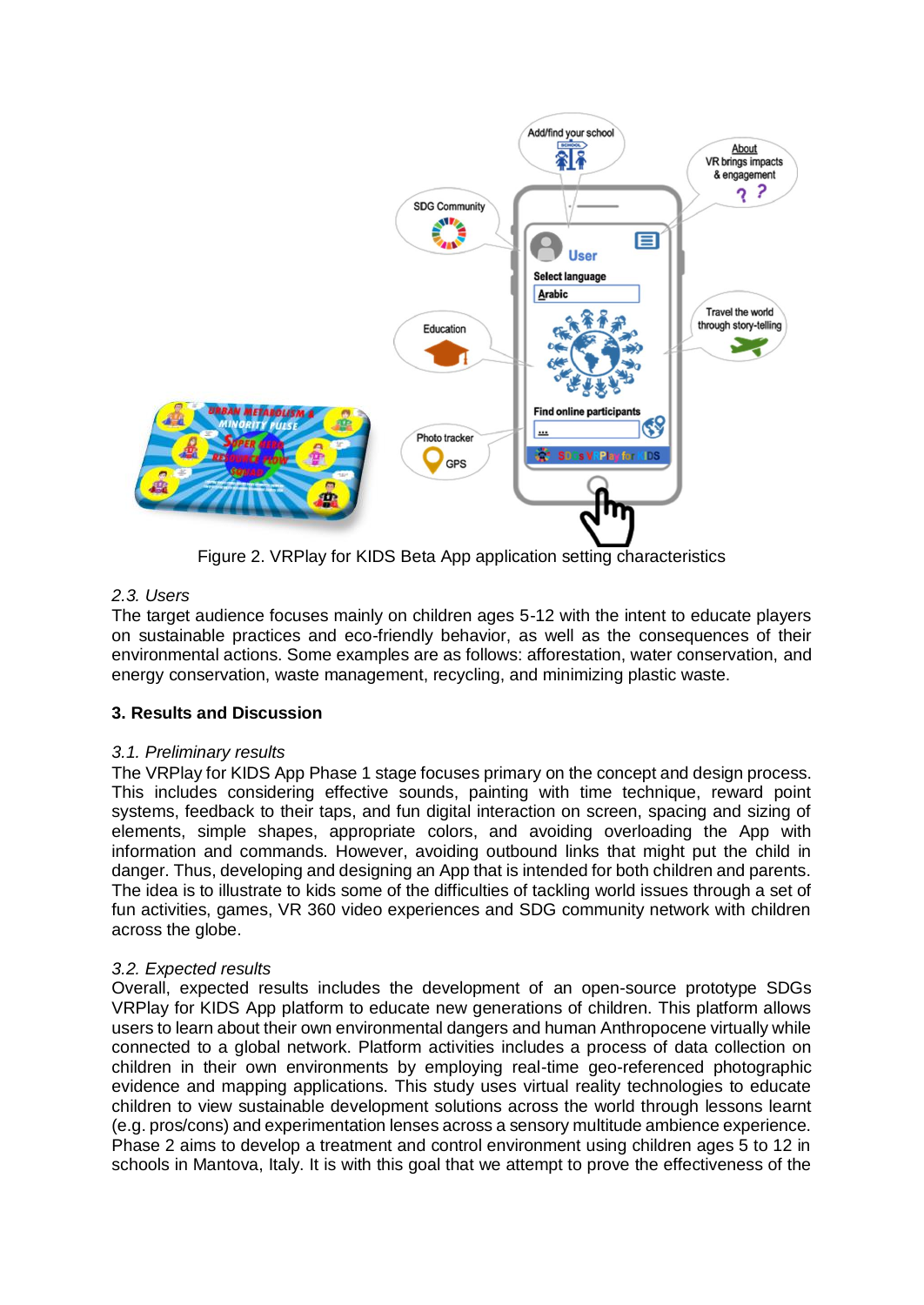VR App in children. The testing period will last between 1 and 3 months. Figure 3 illustrates the VRPlay for KIDS Beta App application stage matrix characteristics on the children reward system and design guidelines.



Figure 3. VRPlay for KIDS Beta App application matrix

# *3.3. Impacts and App applications*

The SDGs VRPlay for KIDS App aspires to tackle environmental, social, and economic thematic areas to serve as a platform for children, educators, and young activists through virtual reality working groups, aimed at bringing people together. This serves for developing capacity building and youth empowerment by sharing of cultures, story-telling, habits, beliefs, and sustainable development practices. When that understanding happens, communities can be inspired to take action, resulting in sustained progress on these goals and long-term shifts in social norms and behaviors.

Finally, it has a role in processes related to the United Nations Agenda for sustainable development by tackling SDG11 (Sustainable Cities and Communities), SDG12 (Responsible Consumption and Production), and indirectly SDG4 (Quality Education), as well as other processes which are convened in the world on development issues related to children. The role of children in achieving the SDGs can be summed up as raising awareness, taking action, and holding governments, and other stakeholders to account on progress. Thus, through the SDGs VRPlay for KIDS App children can learn and engage local change makers on topics that affect them personally at home, school, and play.

# *3.4. Elements of innovation*

The approach to the study of sustainable development explained hereinafter presents both content and methodological elements of innovation. (1) It fosters the use of creative and immersive learning to integrate more traditional classroom curricula, using multi-sensory experience (e.g. sense of motion, colors, sounds, feeling of weather conditions, and feeling of natural elements) to enrich story-telling with first-person experience. (2) While ideas of immersive learning have been circulating widely, this study investigates tangible applications at the level of the K-12 education system giving consideration to how the use of VR and computer-based technology affect children's understanding and learning capacity. (3) The use of an open-source App platform allows to generate learning analytics (e.g. generic information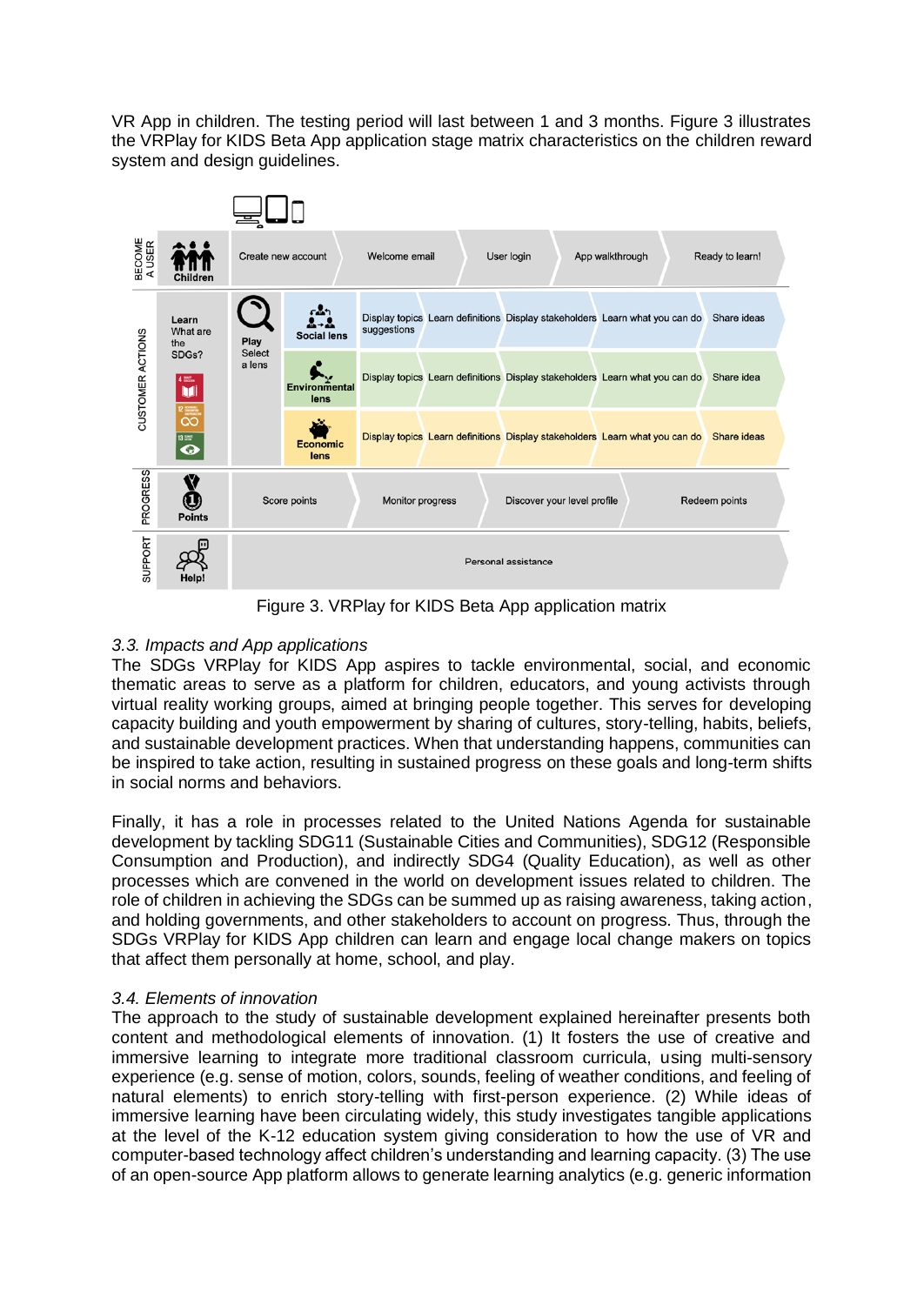on the users, App usage and frequency of use, and learner's progress). (4) Finally, this approach allows for the creation of a virtual network towards a digital environmentally-friendly society where citizens can connect with peers and collaborate to generate sustainable and smart solutions (e.g. sharing recommendations, think-tank activities, and sharing experiences).

### **4. Conclusion**

Children are our future as they will be the next voice in striving toward a sustainable planet, they must first be aware of the problems and possible solutions. With an understanding of nature, children will have a better comprehension of climate change down the road. This means that they can absorb information through discussion and hands on activities. The goal of the App is to visually express the point and resonate with children by keeping in mind his or her interest while creating a fun and interactive environment. The idea is to allow children to keep the conversation regarding environmental issues to be ongoing.

Through the promotion of climate action using gamification and VR technologies children can reflect on world problems. Games often look at a single topic and rarely cover various problems. The proposed App design addresses real world problems to allow players to traverse their environment while exploring a world desolated by climate change. Guided by friendly avatars called the Super Hero Resource Flow Squad (Urban Metabolism Squad), players will seek out resources, information, and start asking smart questions, make better consumption choices, help create better policies, and transform our world into a green children-friendly paradise.

### **References**

Ferguson, Christopher J., and Adolfo Garza. "Call of (civic) duty: Action games and civic behavior in a large sample of youth." *Computers in Human Behavior* 27, no. 2 (2011): 770- 775.

Fernandez, Gabriela, and Maione, Carol. "Urban Metabolism Policy Toolkit for Climate Adaptation and Civic Engagement at the City Level: A step-by-step guide to data collection, sustainability indicators, and minority education." UNEP, GIREC, (2018).

Freina, Laura, and Michela Ott. "A literature review on immersive virtual reality in education: state of the art and perspectives." In *The International Scientific Conference eLearning and Software for Education*, vol. 1, p. 133. National Defense University, 2015.

Gifford, Robert. "The dragons of inaction: Psychological barriers that limit climate change mitigation and adaptation." *American psychologist* 66, no. 4 (2011): 290.

Huizenga, Jantina, Wilfried Admiraal, Sanne Akkerman, and G. ten Dam. "Mobile game‐ based learning in secondary education: engagement, motivation and learning in a mobile city game." *Journal of Computer Assisted Learning* 25, no. 4 (2009): 332-344.

Kurkovsky Stan. "Engagement: gaming throughout the curriculum. Technical Symposium on Computer Science Education." *Proceedings of the 40th ACM technical symposium on Computer Science Chattanooga*, TN, USA, (2004): 342-346.

Nooriafshar, Mehryar and Williams, Ron and Maraseni, and Tek Narayan. "The use of virtual reality in education*.*" In: *7th American Society of Business and Behavioral Sciences International Conference* (ASBBS 2004), 6-8 Aug 2004, Cairns, Australia.